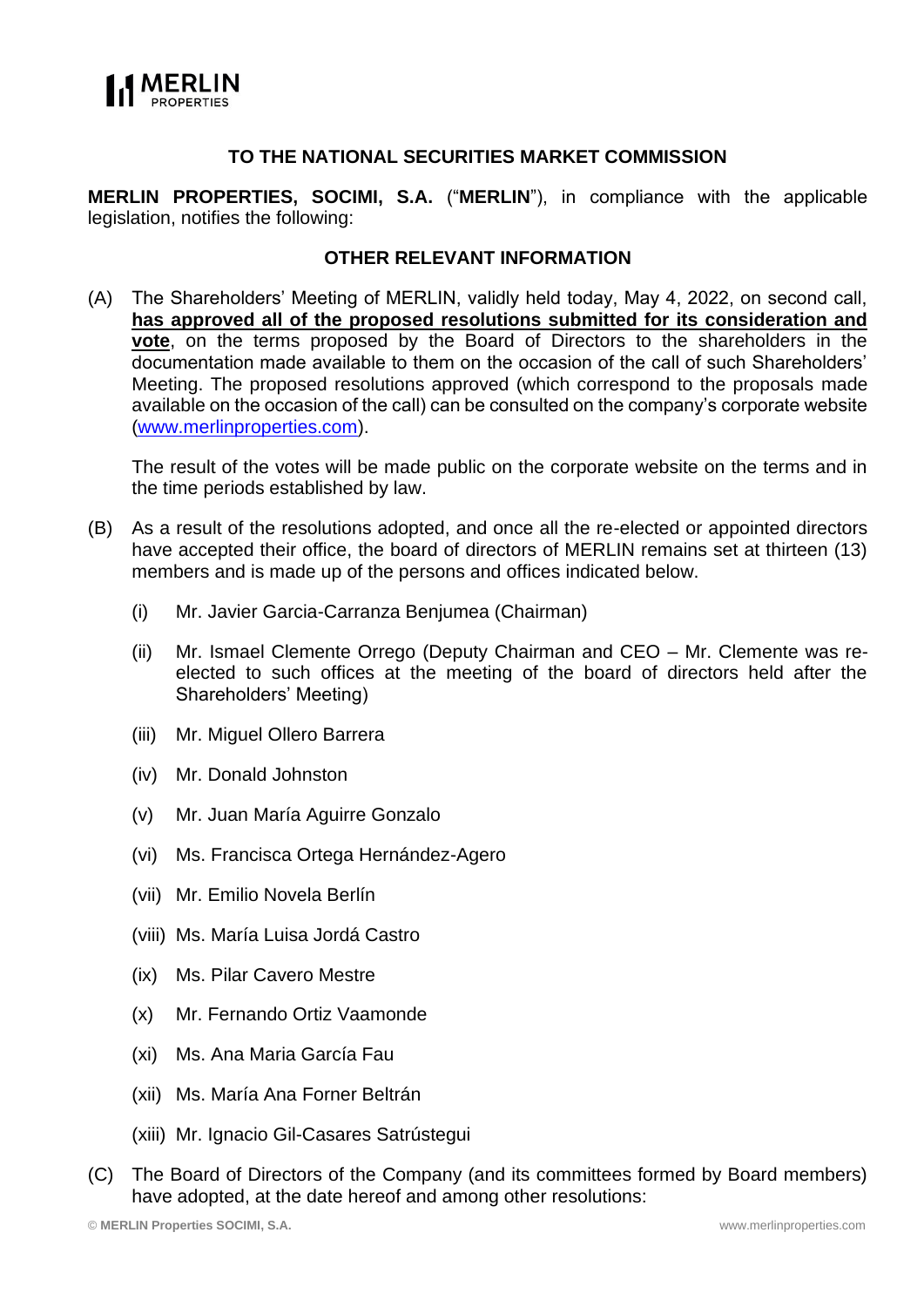

- (i) The re-election of Mr. Ismael Clemente Orrego as Deputy Chairman and CEO of the Company.
- (ii) The re-election of Mr. Miguel Ollero Barrera as executive director with delegation of the powers granted to him.
- (iii) To ratify and appoint the re-elected directors, in their positions and offices on the various committees of the Board of Directors (with the exception of the office of Chairman of the Audit and Control Committee, which has been modified on the terms indicated below).
- (iv) To ratify and re-elect Mr. Emilio Novela Berlín as lead independent director.
- (v) To amend the Audit and Control Committee Regulations to increase its maximum number of members to 6.
- (vi) To appoint Mr. Donald Johnston as a new member of the Audit and Control Committee (following a favorable report from the Appointments and Compensation Committee), Mr. Donald Johnston having accepted such office. The Audit and Control Committee, which met within the context of the meeting of the Board of Directors, has appointed Mr. Donald Johnston as its new chairman, Mr. Donald Johnston having accepted the office.
- (vii) After the foregoing, the Audit and Control Committee, the Appointments and Compensation Committee and the Sustainability, Ethics and Innovation Committee are made up of the directors and offices indicated below:

#### **Audit and Control Committee**

- (i) Mr. Donald Johnston (Chairman),
- (ii) Mr. Juan María Aguirre Gonzalo,
- (iii) Ms. Ana Forner Beltran,
- (iv) Ms. Ana García Fau,
- (v) Ms. Francisca Ortega Hernández-Agero, and
- (vi) Ms. María Luisa Jordá Castro.

#### **Appointments and Compensation Committee**

- (i) Ms. Marisa Jordá Castro (Chairperson),
- (ii) Mr. Ignacio Gil-Casares Satrústegui,
- (iii) Ms. Pilar Cavero Mestre,
- (iv) Mr. Donald Johnston,
- (v) Mr. Juan María Aguirre Gonzalo, and